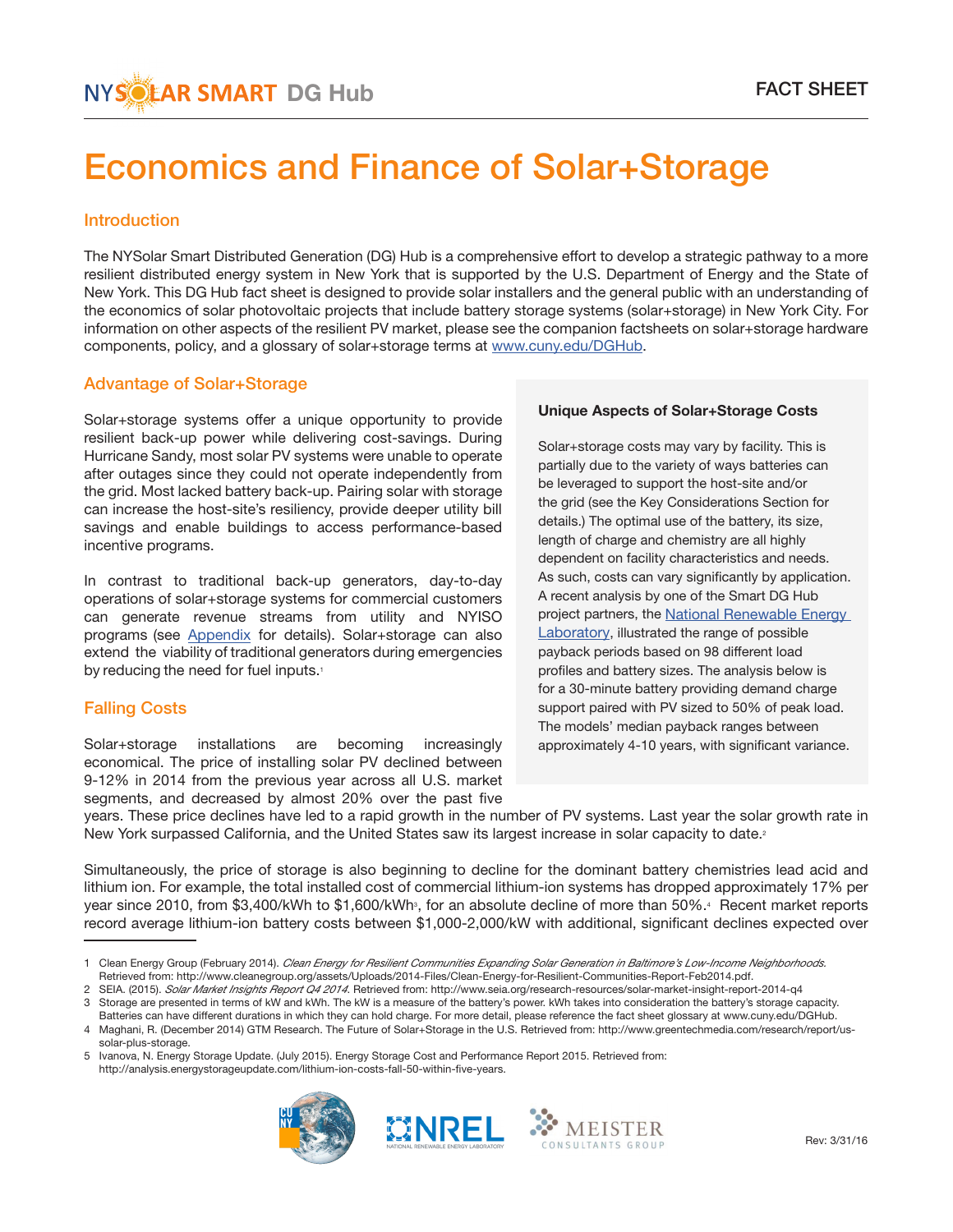the next five years due to growing demand for batteries.<sup>5</sup> Given these trends, solar+storage installations are expected to triple over the next year.<sup>6</sup> These cost reductions have opened the door for a wider base of prospective customers and innovative financing options such as third-party ownership models (see Key Question #3 on page 4).

# Economics for the Commercial Sector

In the case of commercial systems, batteries are able to provide savings through peak demand management. The lowered energy usage can save an estimated 20-30% on electricity costs from demand charge reductions (see Key Considerations Question 1 for additional details).<sup>7</sup> Based on GTM Research's cost databases, it is estimated that a 100 kW solar, and a two-hour 100 kW battery system would cost approximately \$500,000 before incentives.<sup>8</sup> According to GTM Research, commercial systems installed on hotels, hospitals and retailers received an average 20% internal rate of return (IRR) in 2014. In Con Edison territory, commercial facilities saw IRRs averaging 25%, partially due to higher utility bills and incentive programs.<sup>9</sup> Further modeling studies suggest solar+storage can achieve a five-year payback using the current investment tax credit (30%) and assuming peak demand charges of \$24/kW.<sup>10</sup> Demand charge rates at this level are not common across the U.S., but Con Edison and several of the California utilities had among the best paybacks in the analysis.

## Economics for the Residential Sector

Residential solar+storage systems are currently not as economical as commercial accounts, but still can benefit from back-up power provided by batteries. However, residential solar (without storage) remains economical throughout much of the country, and multiple financing options and group purchase programs are available throughout New York State.11

At present, residential electric accounts in NYC are not subject to demand charges, which offer the greatest opportunities for savings from battery storage.<sup>12</sup> The addition of a battery back-up system can reduce a home's energy needs from the grid, but until battery costs decline further or additional revenue streams are available, residential solar+storage is not as economical as commercial applications. Even though residential accounts are not subject to demand charges, batteries can still provide back-up power. The Lawrence Berkley National Lab estimated that an eight-hour outage can cost up to \$7.8/kW of lost productivity for residential accounts.<sup>13</sup>

An analysis of a potential residential solar+storage project in Connecticut concluded that under current prices14, payback for the system would be approximately 10 years, excluding battery replacement costs.<sup>15</sup> In New York, the only major incentive available for residential solar+storage installations is the investment tax credit, which was extended until 2019 and has a gradual step down thereafter. However, major residential solar installers are beginning to offer solar+storage packages for residential systems in select markets or directly to housing developers. In California, developers have installed solar+storage systems for approximately \$2,000/kW before incentives.<sup>16</sup>

<sup>8</sup> Maghani, R. (December 2014) GTM Research. The Future of Solar+Storage in the U.S. Retrieved from: http://www.greentechmedia.com/research/report/us-solar-plus-storage.

<sup>6</sup> Meza, E. PV Magazine. IHS: Top 10 Predictions for the Global PV Market in 2015. Retrieved from:

http://www.pv-magazine.com/news/details/beitrag/ihs--top-10-predictions-for-global-pv-market-in-2015\_100017698/#axzz3jT6t8LQP.

<sup>7</sup> Ibid.

<sup>8</sup> Maghani, R. (December 2014) GTM Research. The Future of Solar+Storage in the U.S. Retrieved from: http://www.greentechmedia.com/research/report/us-solar-plus-storage.

<sup>10</sup> Krulewitz, A., Saueregger, S. and Chalendar de. J. (July 2015). Geli contributing to GreenTech Media. Analytic Design is the Key to Opening New Energy Storage Markets. Retrieved from: http://www.greentechmedia.com/articles/read/Analytic-Design-is-Key-to-Opening-New-Energy-Storage-Markets. 11 Sustainable CUNY. (2015). NYS Financing Options and Services for Solar PV. Retrieved from:

http://www.cuny.edu/about/resources/sustainability/reports/NYS\_FO\_WG\_Financing\_Options\_List\_4\_13.pdf. 12 Please note that multifamily accounts could be subject to demand charges, depending on the size of the building.

<sup>13</sup> Sullivan, M. et al. (June 2009). Lawrence Berkley National Lab. Estimated Value of Service Reliability for Electricity Customers in the United States. Retrieved from: http://emp.lbl.gov/sites/all/files/REPORT%20lbnl-2132e.pdf.

<sup>14</sup> The system was estimated to cost \$11,310 after incentives for a 7 kW (solar), 3 kWh (battery) system.

<sup>15</sup> Martin, J. II. (October2013). Clean Technica. At What Point Will Small-Scale Energy Storage Become Viable. Retrieved from: http://cleantechnica. com/2013/10/09/point-will-small-scale-solar-energy-storage-become-viable/.

<sup>16</sup> St. John, J. (May 2012). Green Tech Media. The Numbers Behind Tesla and Solar City's Home Energy Storage Play. Retrieved from: http://www.greentech media.com/articles/read/the-numbers-behind-tesla-and-solarcitys-solar-home-energy-storage-play.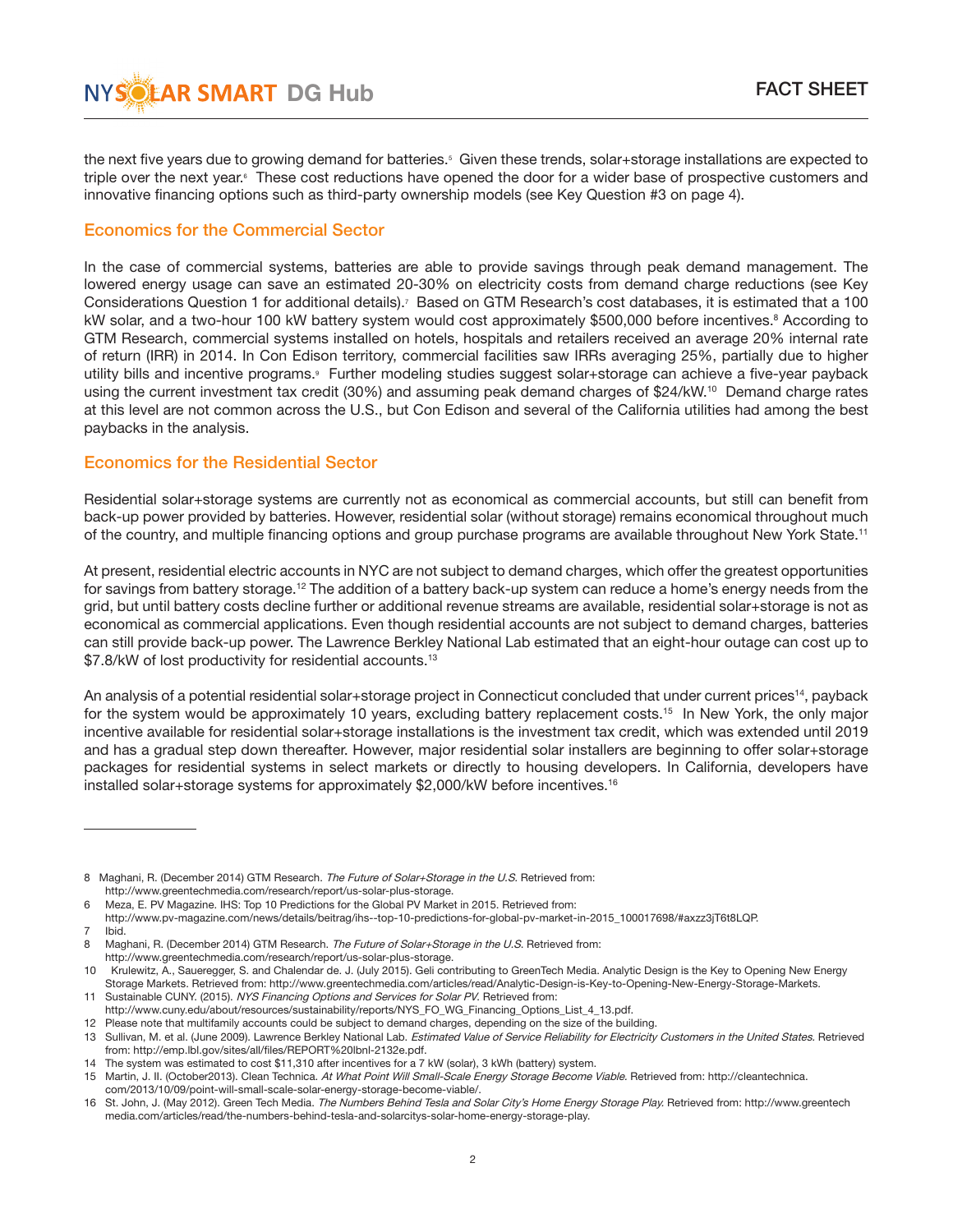

# Summary of Solar+Storage Economics<sup>17</sup>

| <b>Category</b>                                              | <b>Description</b>                                                                                                                                                                                                                                                                                                                                                                                                                                                                                                                                                                                          |
|--------------------------------------------------------------|-------------------------------------------------------------------------------------------------------------------------------------------------------------------------------------------------------------------------------------------------------------------------------------------------------------------------------------------------------------------------------------------------------------------------------------------------------------------------------------------------------------------------------------------------------------------------------------------------------------|
| <b>Financing Options</b>                                     | . Direct ownership (widespread lending for solar PV, but limited for storage)                                                                                                                                                                                                                                                                                                                                                                                                                                                                                                                               |
|                                                              | • Third-party ownership (lease or power purchase agreement is typical)                                                                                                                                                                                                                                                                                                                                                                                                                                                                                                                                      |
| <b>Tax Incentives</b>                                        | • Investment tax credit valued at 30% of the installed cost of the solar+storage system<br>• Falls to 26% after December 31, 2019, 22% after December 31, 2020. After Decem-<br>ber 31, 2020 residential projects receive no tax credit, but commercial projects are<br>eligible for a 10% credit until December 31, 2023<br>• Projects which commence construction before the end of 2021 are eligible for the<br>22% credit as long as the project is completed before 2023<br>• Property tax abatement available for solar in New York City<br>(systems must be place in service before January 1, 2017) |
| <b>Utility Bill Impacts</b>                                  | • Energy charge reductions from solar PV                                                                                                                                                                                                                                                                                                                                                                                                                                                                                                                                                                    |
|                                                              | • Demand charge reductions from solar+storage combination                                                                                                                                                                                                                                                                                                                                                                                                                                                                                                                                                   |
| <b>Potential Payment Streams</b><br>for Commercial Customers | Performance<br>• Demand response payments for system performance<br>• Ancillary service payments for providing regulation and reserve services<br>Upfront<br>• Funding available for system design and modeling<br>• Funds available to support installation costs                                                                                                                                                                                                                                                                                                                                          |

# Key Questions and Considerations for Solar+Storage in New York City

## 1. How can solar+storage provide benefits to my facility and community?

#### *Utility Bill Savings*

Solar+storage systems can help reduce both energy and demand charges (for commercial customers) on monthly utility bills.<sup>18</sup> Stand-alone PV systems can reduce the amount of energy needed from the grid, but they cannot consistently provide demand charge support because of their intermittency. Battery systems can reduce a facility's demand charges by strategically using energy from the battery to lower the peak demand of the facility's load. The National Renewable Energy Laboratory recently completed an analysis that found that batteries can provide demand charge management support across a variety of facility types and system configurations.<sup>19</sup> A leading provider of storage solutions indicates that demand charge savings can range from \$12,000-\$75,000 per year for commercial accounts depending on the facility and system size.20

#### *Back-Up Power and Resilience*

Solar+storage systems can improve the resiliency of a facility by powering critical loads. Solar+storage systems designed to 'island,' or operate in isolation from the grid, can continue to power life safety functions in a building even during an outage. Reducing or eliminating downtime is critical for community infrastructure facilities such as shelters and hospitals

<sup>17</sup> The chart applies to commercial systems only. For more detailed information on available incentives, please see the Appendix. For further details on eco nomic considerations, please see the Q&A section.

<sup>18</sup> Charges on bills can be divided into two primary components energy charges which are based on the total amount of energy use and demand charges which are based on the highest peak consumption point of a facility over two consecutive 15-minute intervals.

<sup>19</sup> Neubaurer, J. and Simpson, M. (January 2015). NREL. *Deployment of the Behind-the-Meter Storage for Demand Charge Reduction*. Retrieved from: http:// www.nrel.gov/docs/fy15osti/63162.pdf.

<sup>20</sup> Clean Energy Group. (2015). Energy Storage for Demand Charge Management. Webinar. Retrieved from: http://www.cleanegroup.org/assets/Uploads/ RPP-webinar-slides-6.24.15.pdf.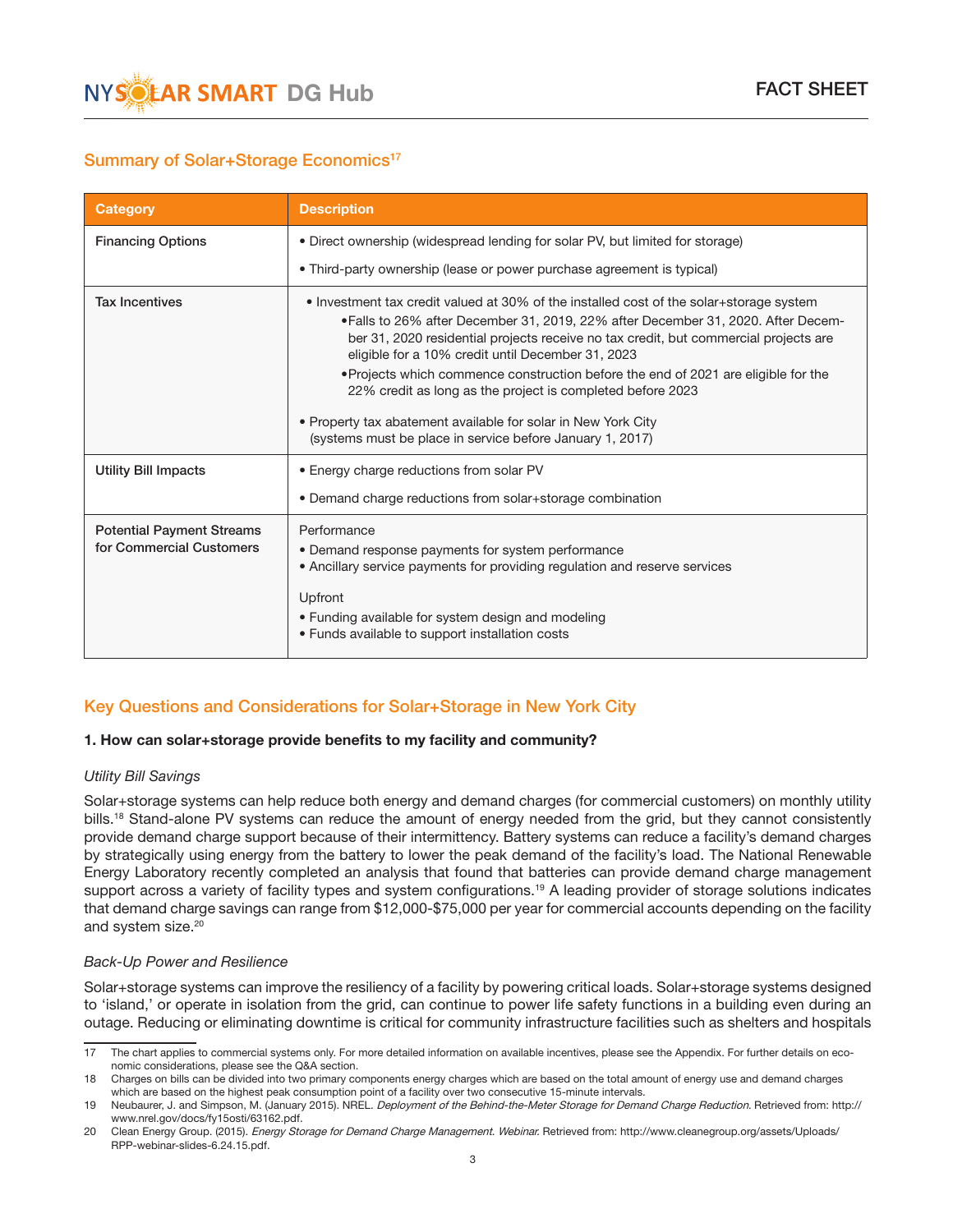to continue to provide as much service as possible during emergencies. However, resilience can also be important for retail locations and other facilities which supply residents with needed goods and services when sheltering in place. It is estimated that a day-long energy outage in New York City results in \$1 billion dollars in economic losses.<sup>21</sup>

#### *Grid Support Services*

Batteries can also provide additional revenue streams for commercial customers participating in demand response (DR) programs run by Con Edison and the NYISO. DR programs require enrolled facilities to reduce load during anticipated periods of high demand upon request from the utility in exchange for payments. Schneider Electric estimates facilities can save 5-25% in utility bills from DR program participation.<sup>22</sup> An enrolled customer committing to reduce demand by 100 kW in both Con Edison DR programs for a typical number of DR events is estimated to earn a maximum of \$50,400 over three years.23 More detail on this program is available in the Appendix. Batteries up to 1 MW in size (including aggregated systems) can also receive payments from the NYISO for ancillary services, such as frequency regulation. For more on potential payment streams, please see the full list of New York incentives and programs in the Appendix.

#### *Environmental Benefits*

Solar is a renewable and clean energy resource with an approximately 25 year system life.<sup>24</sup> Battery life varies significantly based on the chemistry and the use of the battery, but it can smooth the intermittency of solar generation enabling renewable projects to be more easily integrated onto the grid. The electricity production from solar and solar+storage projects can help reduce a home or facility's reliance on higher emission resources for electricity, and this impact is magnified when comparing solar+storage to traditional back-up power, such as diesel generators, which have high CO2 emissions.

#### 2. How should I prioritize benefits? Is it possible for solar+storage in NYC to provide all of these services?

Solar+storage can theoretically provide all of the services listed above; however software advancements and policy changes are needed to effectively leverage all revenue opportunities at once. There could be policy changes in the nearterm through the New York Reforming the Energy Vision (REV)<sup>25</sup> process. However, there are also tradeoffs in pursuing different types of battery uses.

Critical load and back-up power can be an added cost for a solar+storage system, particularly for residential customers or commercial customers with relatively low demand charges or a flat demand profile (i.e. limited ability to reduce demand charges). The cost of enabling critical load support will vary depending on building characteristics, such as load profile and existing systems. Using the storage unit solely for back-up power is typically not externally financeable.

For commercial accounts, demand charge reduction currently offers the highest savings opportunity. Batteries have to operate on a specific schedule to reduce peak demand. If a battery is also providing other services, such as DR, balancing priorities can become a challenge. If a battery is used to respond to a DR event, it may not have enough charge to provide peak load support in later hours of the day. This could impact demand charge savings in a given month.

In order to appropriately size the battery, select an appropriate chemistry and determine which programs to leverage, facilities should work with developers to take into account their unique load characteristics, facility needs and cost drivers. The economics of the systems will also continue to change as ancillary service markets evolve and the REV initiative creates new markets for solar and storage.

## 3. What are my financing options for solar+storage in NYC?

<sup>21</sup> Arup, RPA and Siemens (2013). Toolkit for Resilient Cities: New York Electrical Grid Case Study. Retrieved from: http://w3.siemens.com/topics/global/en/ sustainable-cities/resilience/Documents/pdf/Toolkit\_for\_Resilient%20Cities\_NY\_Case\_Study.pdf.<br>22 LaMonica. M. (April. 24. 2014. Green Biz. Green Biz 101: What do you need to know about demai

LaMonica, M. (April, 24, 2014. Green Biz. Green Biz 101: What do you need to know about demand response? Retrieved from: http://www.greenbiz.com/ blog/2014/04/29/greenbiz-101-what-do-you-need-know-about-demand-response.

<sup>23</sup> E-mail correspondence, ConEdison.

<sup>24</sup> NREL. (2015). National Renewable Energy Laboratory. Distributed Solar PV for Electrical System Resiliency. Retrieved from: http://www.nrel.gov/docs/fy15o sti/62631.pdf.

<sup>25</sup> Reforming the Energy Vision (REV) is Governor Cuomo's comprehensive energy strategy for New York to help consumers make better and more informed energy choices, enable the development of new energy products and services, protect the environment and create new jobs and economic opportunity throughout New York State. For more information, visit: https://www.ny.gov/programs/reforming-energy-vision.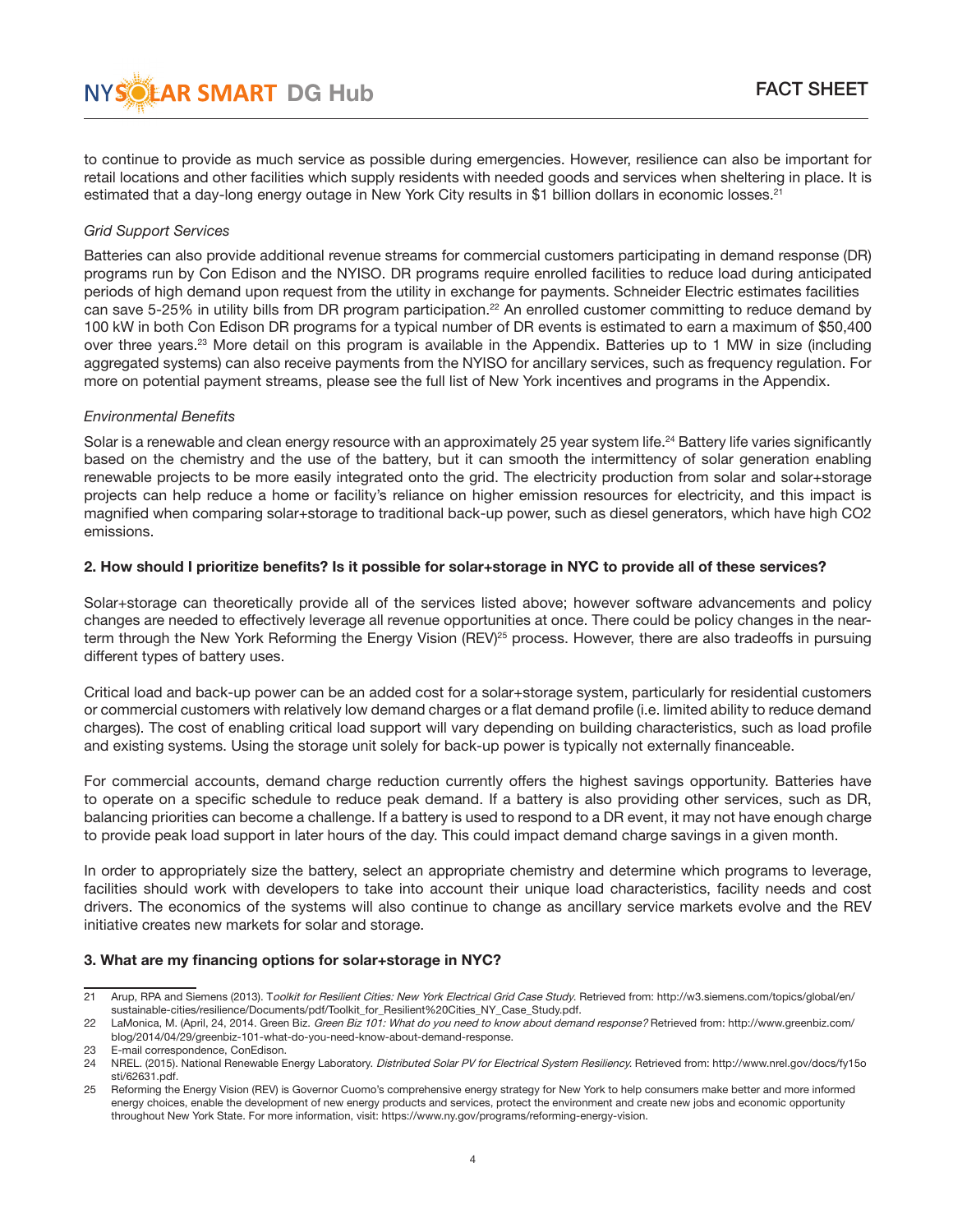

There are two primary ownership models for solar+storage systems: direct ownership and third-party ownership.

In a direct ownership arrangement, the host facility would receive all of the utility bill savings benefits from solar+storage, in addition to the revenue streams it may be able to access from participation in DR programs and ancillary services. There is limited lending available for solar+storage systems on the market presently. As more solar+storage systems come online, lenders will be more likely to fund projects as the technology becomes more familiar. Direct ownership requires either significant assets or a strong credit rating to secure financing.

Third-party ownership models require no money down and are currently supporting the majority of solar+storage installations. Common applications include shared savings models, in which the host facility can receive a system for little to no-upfront cost in exchange for sharing savings from the solar+storage systems with the third-party developer. The third-party would receive the benefits of additional revenue streams and any tax or other financial incentives for solar+storage. The host facility would receive a reduction in its utility bills from the energy and demand savings provided by the system.

#### 4. Can solar+storage in New York City take advantage of tax incentives?

Solar+storage systems have been able to monetize the 30% federal investment tax credit (ITC) for the cost of the solar and the batteries. The IRS has confirmed this in private letter rulings. In practice, if the solar+storage components are installed together and 75% of the energy used to charge the battery comes from the solar system, then the credit can be applied.26 Solar+storage installers have successfully monetized the tax credit in several states. On December 31, 2019, the ITC is scheduled to step down to 26%, then drop to 22% after December 31, 2020. Projects which commence construction before the end of 2021 are eligible for the 22% tax credit. After 2021, residential projects receive no tax credit, while commercial projects can receive a 10% credit until 2023. At the local level, New York City has a property tax abatement available for solar systems. Further guidance is forthcoming on its application to storage systems. Please note: Information included herein does not constitute tax advice. Parties should always consult with their *accountants before proceeding.*

#### 5. What other programs are available to support the adoption of solar+storage in NYC?

New York State has a variety of programs to support the installation of solar+storage systems, including several incentive and payment programs. The NY-Sun MW Block program offers an additional incentive for solar systems >200 kW that integrate storage. ConEdison also provides incentives to support battery project costs. Details on these and other programs are available in the Appendix with links to additional resources.

If you are interested in contacting a vendor to assess the feasibility of a solar+storage project for your home or business, please visit the New York Battery and Energy Storage Technology Consortium's (NY-BEST) Supply Chain Database. Search for battery storage integrators to identify companies that provide energy storage systems.

26 Internal Revenue Service. (February 2013). Private Letter Ruling 121432-12. Retrieved from: http://www.irs.gov/pub/irs-wd/1308005.pdf.

## About

Sustainable CUNY of the City University of New York (CUNY) is the lead implementer of the NYSolar Smart DG Hub, in partnership with Meister Consultants Group and the National Renewable Energy Laboratory. The DG Hub is supported by the U.S. Department of Energy's Solar Market Pathways program, the NY-Sun Initiative, and the New York Power Authority. The DG Hub thanks the Economics and Finance Working Group for their support in the development of this resource.

The information, data, or work presented herein was funded in part by the Office of Energy Efficiency and Renewable Energy (EERE), U.S. Department of Energy, under Award Number DE-EE0006913. The views and opinions of authors expressed herein do not necessarily state or reflect those of the United States Government or any agency thereof.

## **Contact**

DGHub@cuny.edu | www.cuny.edu/DGHub



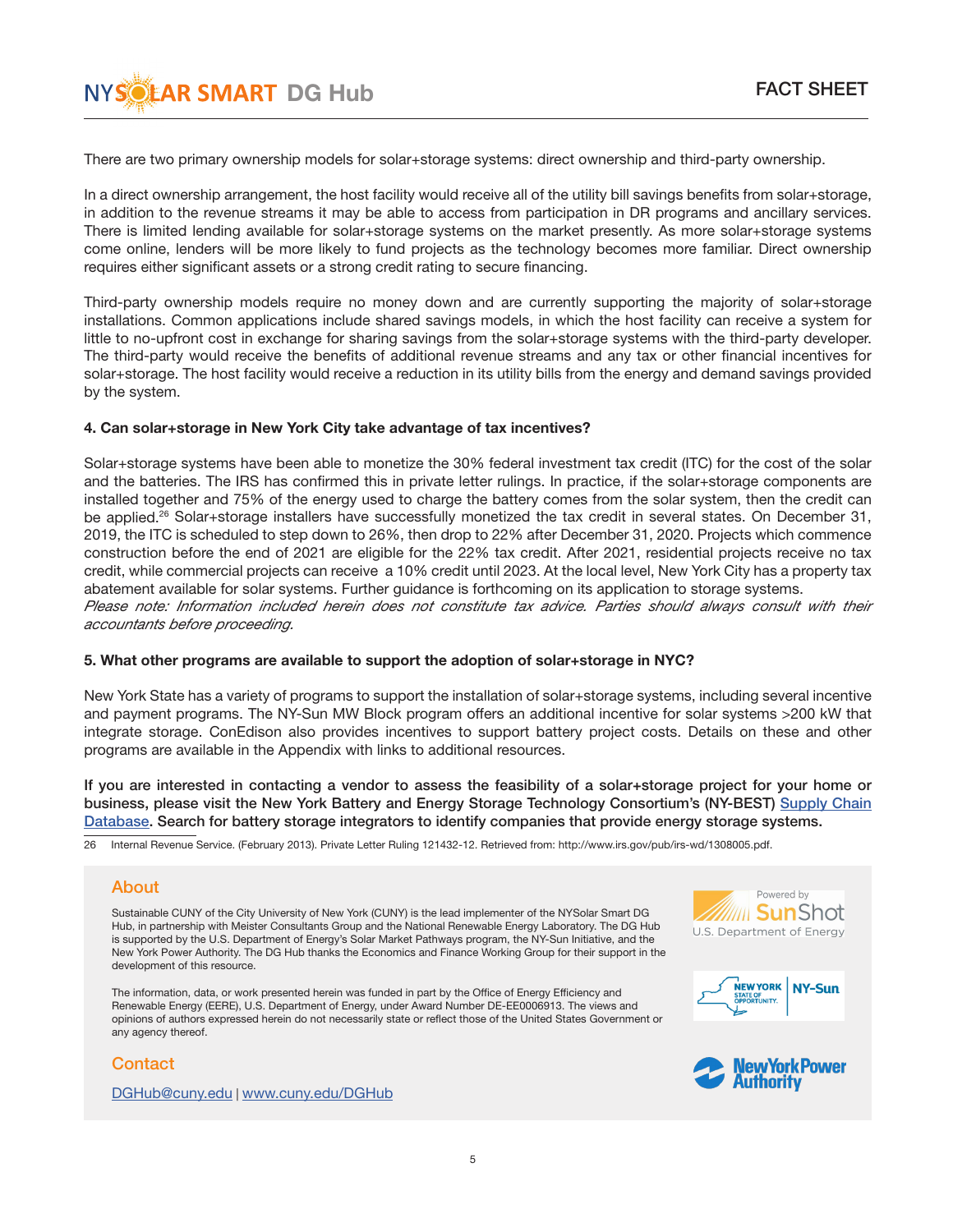# <span id="page-5-0"></span>Appendix

Below is a summary of available programs for solar+storage installations in New York City with links to additional resources. This section will be updated annually to reflect the evolving policy landscape for distributed generation in New York City and the ongoing REV proceedings.

*Last Updated: February 2016*

| <b>Program Name</b>                                                                                    | <b>Incentive Amount or</b><br><b>Compensation Details</b>                                                                                                                                                                                                                                                                                                | <b>Eligibility</b>                                                                                                                                                                                                                                                                                                                                 | <b>Fund Distribution</b>                                                                                                                                                                                                                                            |  |
|--------------------------------------------------------------------------------------------------------|----------------------------------------------------------------------------------------------------------------------------------------------------------------------------------------------------------------------------------------------------------------------------------------------------------------------------------------------------------|----------------------------------------------------------------------------------------------------------------------------------------------------------------------------------------------------------------------------------------------------------------------------------------------------------------------------------------------------|---------------------------------------------------------------------------------------------------------------------------------------------------------------------------------------------------------------------------------------------------------------------|--|
| <b>Financial Incentives</b>                                                                            |                                                                                                                                                                                                                                                                                                                                                          |                                                                                                                                                                                                                                                                                                                                                    |                                                                                                                                                                                                                                                                     |  |
| Con Edison<br>Demand<br>Management<br>Program-Battery<br><b>Storage</b>                                | • \$2100/kW for energy storage<br>· Bonus: 500kW+: 10% bonus on<br>incentive<br>• 1MW+: 15% bonus on incentive                                                                                                                                                                                                                                           | • Con Edison Commercial and<br>Industrial Customers with systems<br>installed by June 1, 2016; projects<br>not already in the queue are unlik-<br>ley to meet the June deadline<br>· Must reduce peak demand by<br>50kW or higher from 2-6pm,<br>Mon-Fri, June 1-September 30                                                                      | • Capped at 50% of project<br>cost<br>• Measurement and verification<br>of energy savings is required;<br>applicant is not responsible<br>for M&V costs                                                                                                             |  |
| <b>NYSERDA</b><br><b>Megawatt Block</b>                                                                | • Tiered incentives for solar based<br>on region. Current prices can be<br>found here.<br>· Bonus \$50,000 Storage<br>Integration incentive above<br>approved amount for solar for<br>storage systems which provides<br>250kW of monthly peak demand<br>relief.                                                                                          | Eligible for commercial and<br>industrial solar systems that<br>integrate batteries. Solar systems<br>enrolled in NYSERDA's MW Block<br>program must be over 200kW.                                                                                                                                                                                | • First come, first serve until<br>funds are exhausted<br>• Used to support<br>development, design and<br>modeling-installation can<br>be supported through other<br>incentives<br>• Project must be installed and<br>performance measured for<br>minimum of 1-year |  |
| Con Edison<br><b>Brooklyn</b><br><b>Queens Demand</b><br>Management-<br><b>BQDM</b>                    | Goal of 52 MW (41 MW customer-<br>sited, 11 MW utility-sited) of<br>demand relief with \$200 million<br>(\$150m for customer sited<br>solutions, \$50m for utility sited<br>solutions) in projected funds to<br>avoid substation upgrade                                                                                                                 | • Projects must be located in<br>target BQDM neighborhoods of<br>Richmond Hill, Ridgewood, or<br>Crown Heights (see map)<br>• Four hours of demonstrated<br>reduction between 12pm-12am<br>is required<br>· Target reductions required by<br>2018<br>• NYPA-served customers are<br>eligible for funding                                           | · Initial round of projects will be<br>selected through an auction<br>process<br>· Con Edison will still consider<br>requests though the original<br><b>Request for Information</b>                                                                                 |  |
| <b>Energize New York</b><br><b>Property Assessed</b><br><b>Clean Energy</b><br><b>Financing (PACE)</b> | • Loans available for solar PV<br>and battery storage systems<br>with demonstrated payback for<br>commercial properties for up to<br>10-year terms<br>• Repayment takes place on<br>property tax bills, after a lien is<br>placed on the property for value<br>of investment<br>• Financing available for up to<br>10% of appraised value of<br>building | · Projects must be located in<br>municipalities which have enabled<br>PACE financing.<br>• New York City has not<br>enabled PACE financing<br>• Project savings must exceed loan<br>payments<br>• Improvements must have a<br>savings to investment ratio<br>above 1<br>• Existing lenders must consent to<br>the loan enabled PACE financing<br>6 | • Applicants must complete<br>a two-step process for<br>funding.<br>• After submission and<br>approval of the pre-<br>application, Energize NY<br>invites applicants to complete<br>a full application.                                                             |  |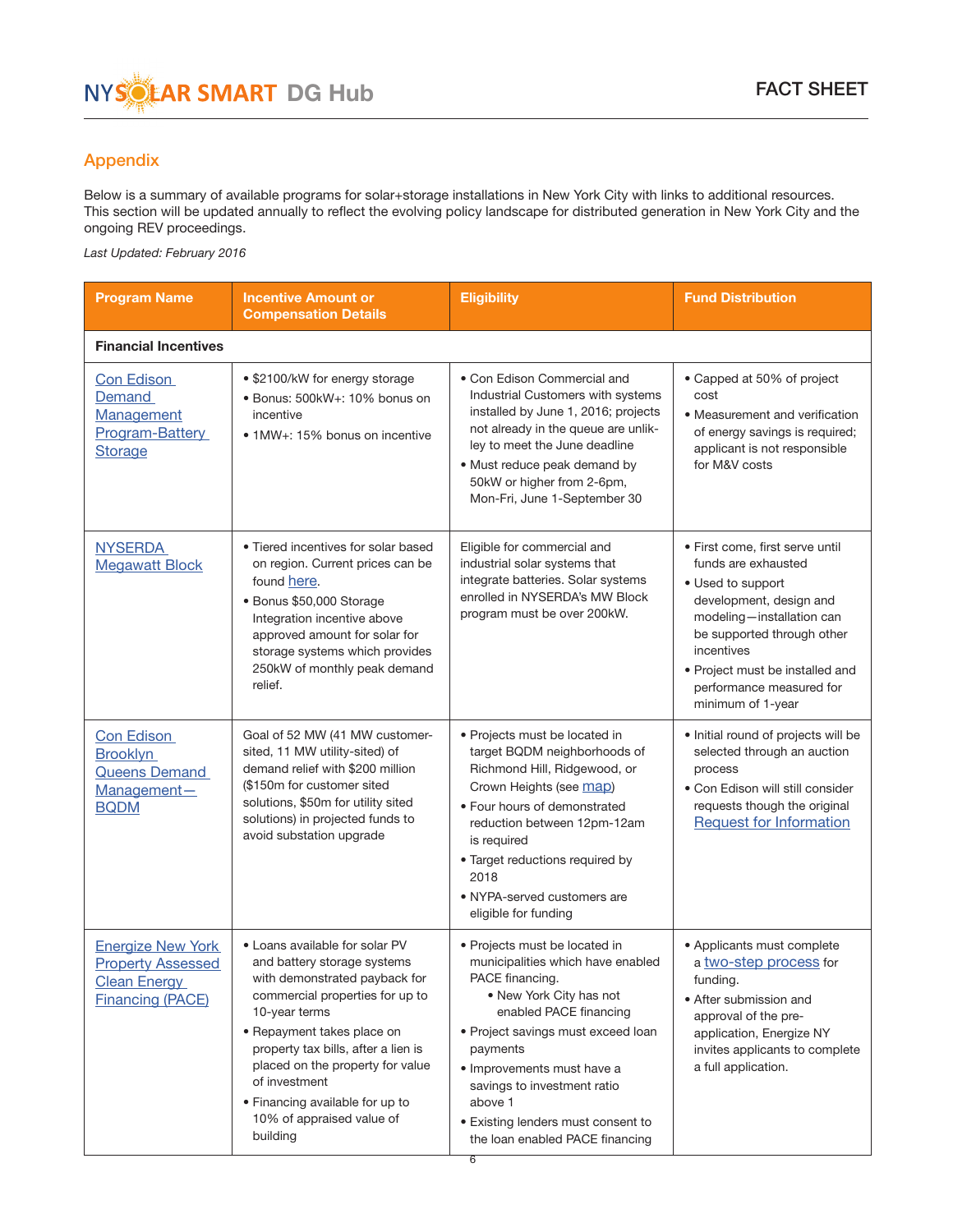

| <b>Program Name</b>                                                                                                                                                                                                 | <b>Incentive Amount or</b><br><b>Compensation Details</b>                                                                                                                                                                                                                                                                                                                                                                                                            | <b>Eligibility</b>                                                                                                                                                                                                                                                                                                                                                                                                                                                                          | <b>Fund Distribution</b>                                                                                                                                                                                                                                                                                     |  |
|---------------------------------------------------------------------------------------------------------------------------------------------------------------------------------------------------------------------|----------------------------------------------------------------------------------------------------------------------------------------------------------------------------------------------------------------------------------------------------------------------------------------------------------------------------------------------------------------------------------------------------------------------------------------------------------------------|---------------------------------------------------------------------------------------------------------------------------------------------------------------------------------------------------------------------------------------------------------------------------------------------------------------------------------------------------------------------------------------------------------------------------------------------------------------------------------------------|--------------------------------------------------------------------------------------------------------------------------------------------------------------------------------------------------------------------------------------------------------------------------------------------------------------|--|
| <b>Demand Response Programs</b>                                                                                                                                                                                     |                                                                                                                                                                                                                                                                                                                                                                                                                                                                      |                                                                                                                                                                                                                                                                                                                                                                                                                                                                                             |                                                                                                                                                                                                                                                                                                              |  |
| <b>NYPA</b><br><b>Peak Reduction</b><br>Program                                                                                                                                                                     | • Measurable reductions are<br>compensated at \$25/kW during<br>June-September, with payments<br>received at the end of the season<br>• Participation is mandatory during<br>demand response events<br>• In the event a facility is not able<br>to achieve its demand response<br>commitment, compensation is<br>pro-rated based on achieved<br>reduction                                                                                                            | • NYPA Customers in New York City<br>with discretionary loads or on-site<br>generation can participate in the<br>peak reduction program<br>• Other NYPA customers can<br>participate in the NYISO SCR or<br>EDRP programs through NYPA's<br>aggregation service                                                                                                                                                                                                                             | Customers can enroll through<br>NYPA in these programs.                                                                                                                                                                                                                                                      |  |
| Con Edison<br>Demand<br>Response<br>Programs<br><b>Distribution Load</b><br><b>Relief Program</b><br>Commercial<br><b>System Relief</b><br>Program                                                                  | Up to \$50,000 for every 100 kW of<br>load relief over the course of three<br>years<br>Distribution Load Relief Program<br>• Tier 1: Reservation \$6.00 per<br>kW/month and \$1.00 per kWh<br>• Tier 2: \$15 kW per month, and<br>\$1.00 per kWh reduced during<br>event<br><b>Commercial System Relief</b><br>Program<br>• \$10 per kW per month and \$1.00<br>per kWh during event                                                                                 | Customers can participate in one or<br>both programs under a reservation<br>payment option (monthly), which<br>offers a three-year incentive bonus<br>to eligible customers (based on<br>a pledge or actual reduction), or<br>a voluntary option (for demand<br>reduction on request)<br>Distribution Load Relief Program:<br>Demand reduction provided with 2<br>hours or more notice<br><b>Commercial System Relief</b><br>Program: Relief provided with 21<br>hours or more notification | Exclusion in the Commercial<br>System Relief program of<br>non-renewable DG and diesel<br>generators in certain areas,<br>which could impact hybrid<br>systems<br>If facility can reduce more<br>than 50kW can apply<br>directly through Con Edison,<br>otherwise facilities must use<br>aggregation service |  |
| <b>NYISO</b><br>Demand<br>Response<br>Programs<br><b>Special Case</b><br><b>Resources</b><br><b>Emergency</b><br>Demand<br>Response<br><b>Resource Program</b><br>Day-Ahead<br><b>Demand</b><br>Response<br>Program | · Special Case Resources: Must<br>participate and sell into the<br>installed capacity auctions,<br>and offer mandatory demand<br>response during reliability events.<br>Capacity is sold in markets and<br>energy performance is paid on<br>market price and performance<br>during events.<br><b>• Emergency Demand Response</b><br>Program: Voluntary reduction<br>during event when called by ISO,<br>minimum of \$500/MWh or the<br>actual market price if higher | · Allows dispatchable resources<br>and on-site generators which<br>can provide 100 kW of load relief<br>to participate in Special Case<br>Resources or Emergency Demand<br>Response Resource Program<br>· Day-Ahead Demand Response<br>Program Participation for DG still<br>under review                                                                                                                                                                                                   | Registration with NYISO and<br>ICAP program required for<br>participation                                                                                                                                                                                                                                    |  |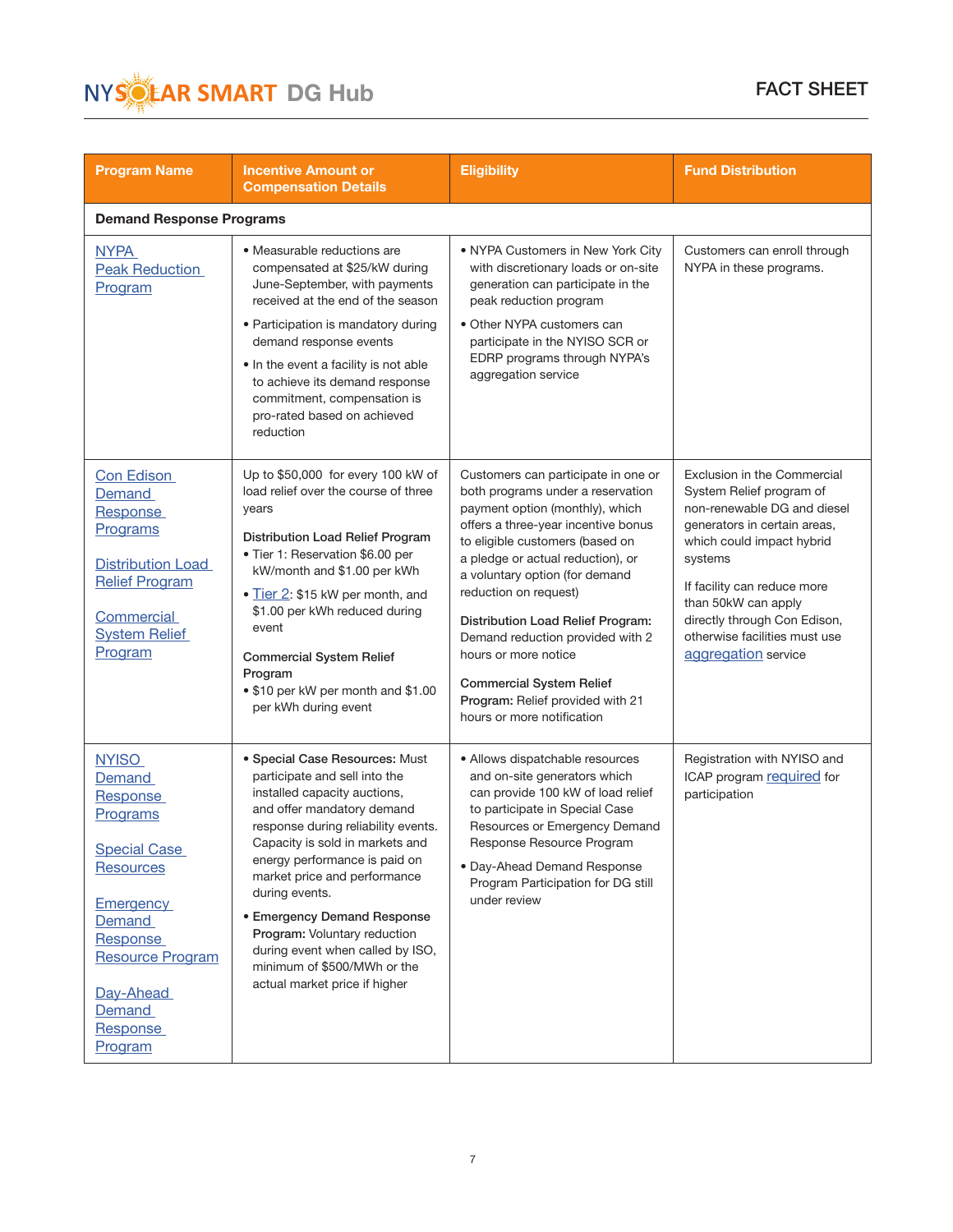

| <b>Program Name</b>                                                                                    | <b>Incentive Amount or</b><br><b>Compensation Details</b>                                                                                                                                                                                                                                                                                                                                                                                                                                                                                                | <b>Eligibility</b>                                                                                                                                                                                                                                          | <b>Fund Distribution</b>                                                                                                                                                                                                         |  |
|--------------------------------------------------------------------------------------------------------|----------------------------------------------------------------------------------------------------------------------------------------------------------------------------------------------------------------------------------------------------------------------------------------------------------------------------------------------------------------------------------------------------------------------------------------------------------------------------------------------------------------------------------------------------------|-------------------------------------------------------------------------------------------------------------------------------------------------------------------------------------------------------------------------------------------------------------|----------------------------------------------------------------------------------------------------------------------------------------------------------------------------------------------------------------------------------|--|
| <b>Ancillary Services</b>                                                                              |                                                                                                                                                                                                                                                                                                                                                                                                                                                                                                                                                          |                                                                                                                                                                                                                                                             |                                                                                                                                                                                                                                  |  |
| <b>NYISO</b><br><b>Ancillary Services</b><br><b>Demand Side</b><br><b>Ancillary Service</b><br>Program | • Demand Side Ancillary Service<br>Program (DSASP)<br>Compensation available for<br>customers who can provide<br>real-time or day-ahead reserve<br>and regulation support. Paid<br>at reserve or regulation market<br>clearing price.<br>• The floor price for offers into the<br>program is \$75/MWh.                                                                                                                                                                                                                                                   | · Minimum 1MW aggregate<br>reduction provided by participant.<br>NYISO does allow aggregation<br>for the programs. Facilities must<br>have curtailable load and an on-<br>site generator.<br>• Participation is mandatory if<br>scheduled. Penalties apply. | Solar+storage and storage<br>have not traditionally<br>participated in this market due<br>to system size requirements.                                                                                                           |  |
| <b>Relevant REV Demonstration Projects</b>                                                             |                                                                                                                                                                                                                                                                                                                                                                                                                                                                                                                                                          |                                                                                                                                                                                                                                                             |                                                                                                                                                                                                                                  |  |
| Con Edison<br><b>Clean Virtual</b><br>Power Plant<br>Demonstration<br>Project                          | • As a REV demonstration project<br>for a virtual power plant<br>ConEdision is aggregating a<br>fleet of residential solar+storage<br>units as a dispatchable<br>resource for the grid to provide<br>distribution and transmission<br>support.<br>• The project includes proposals<br>to offer homeowners a no-<br>money down solar+storage<br>system, owned by Con Edison<br>in exchange for resiliency<br>payments.                                                                                                                                    | • Con Edison owns the energy<br>storage system to enable it to<br>aggregate and dispatch the fleet<br>of residential systems<br>• Homeowners can own or lease<br>the solar system with the battery<br>unit                                                  | Con Edison's subsidiary,<br>Con Edison Solutions will be<br>offering a no-money down<br>resident solar program in<br>the near future                                                                                             |  |
| <b>Relevant REV Demonstration Projects</b>                                                             |                                                                                                                                                                                                                                                                                                                                                                                                                                                                                                                                                          |                                                                                                                                                                                                                                                             |                                                                                                                                                                                                                                  |  |
| <b>Clean Energy Fund</b>                                                                               | From 2016-2018, NYSERDA<br>intends to explore the following<br>energy storage initiatives:<br>· Quantifying and monetizing<br>of value of storage<br>technology through pilots and<br>demonstration projects<br>• Developing streamlined<br>permitting and interconnection<br>processes and standardized<br>tools to reduce storage-related<br>soft costs<br>• Providing standardized<br>catalogues of storage products<br>to ensure quality and market<br>confidence in performance<br>• Characterizing and improving<br>battery safety and performance | • These funds and are not limited<br>to energy storage, but apply<br>many clean energy technologies<br>and facets of the clean energy<br>economy                                                                                                            | The Clean Energy Fund<br>will focus on four distinct<br>portfolios:<br>• Market Development (\$2.7<br>billion)<br>· NY-Sun (\$961 million)<br>• NY Green Bank (\$782)<br>million<br>• Innovation and Research<br>(\$717 million) |  |